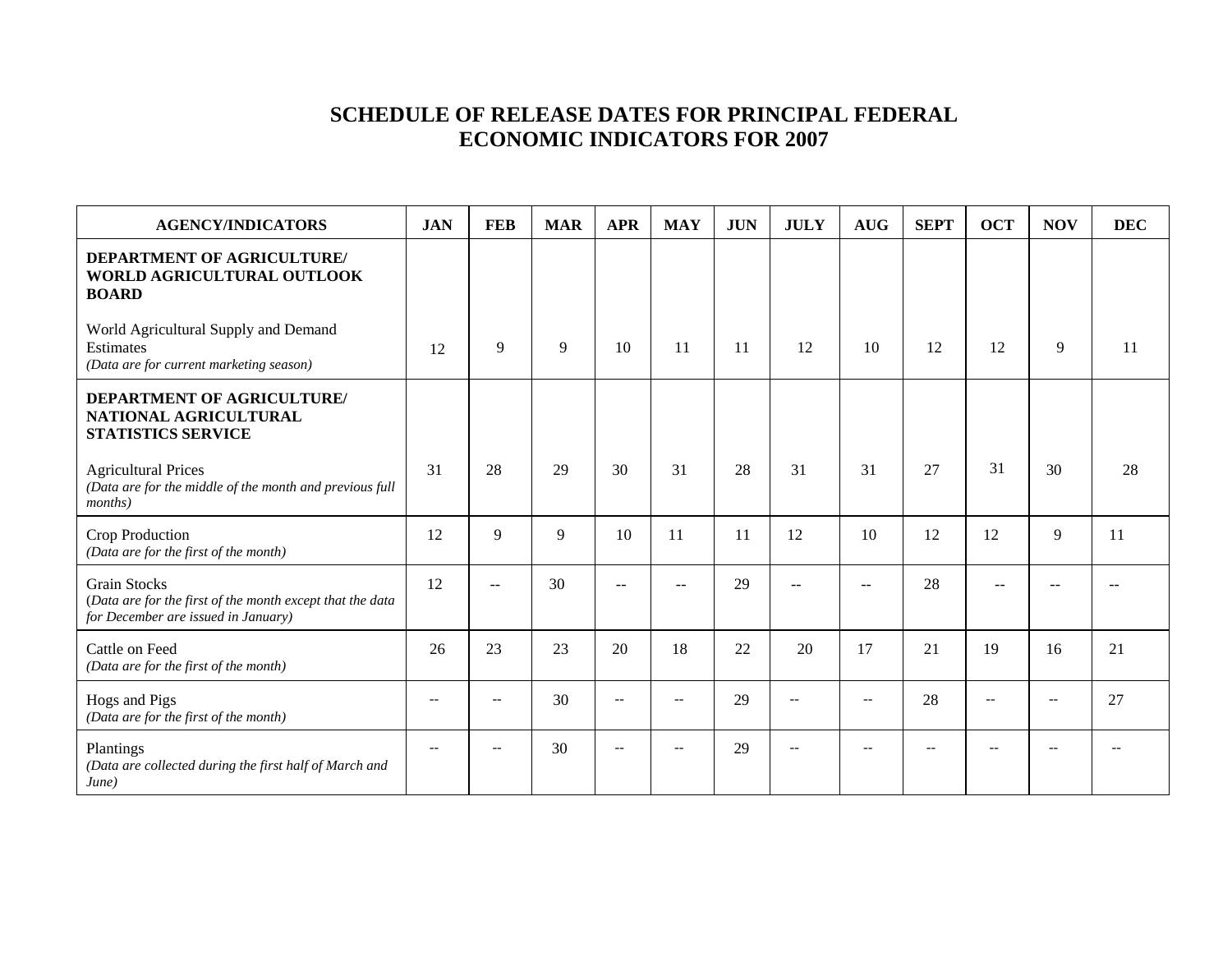| <b>AGENCY/INDICATORS</b>                                                                                                  | <b>JAN</b>     | <b>FEB</b>     | <b>MAR</b> | <b>APR</b>     | <b>MAY</b>     | <b>JUN</b>     | <b>JULY</b> | <b>AUG</b>             | <b>SEPT</b>    | <b>OCT</b>     | <b>NOV</b>     | <b>DEC</b>    |
|---------------------------------------------------------------------------------------------------------------------------|----------------|----------------|------------|----------------|----------------|----------------|-------------|------------------------|----------------|----------------|----------------|---------------|
| DEPARTMENT OF AGRICULTURE / FOREIGN<br><b>AGRICULTURAL SERVICE</b>                                                        |                |                |            |                |                |                |             |                        |                |                |                |               |
| World Agricultural Production<br>(Foreign data are based on the most recent information up<br>to the time of publication) | 12             | 9              | 9          | 10             | 11             | 11             | 12          | 10                     | 12             | 12             | 9              | 11            |
| <b>DEPARTMENT OF COMMERCE /</b><br><b>BUREAU OF THE CENSUS</b>                                                            | 3              |                | 1          |                |                |                |             |                        | $\overline{4}$ |                |                |               |
| Construction Put in Place<br>(Data are for the previous month)                                                            | 31             | $ -$           | 30         | 30             | 31             | 29             | 31          | $\overline{a}$         | 28             | 31             | 30             | $\sim$ $\sim$ |
| New Residential Construction<br>(Data are for the previous month)                                                         | 18             | 16             | 20         | 17             | 16             | 19             | 18          | 16                     | 19             | 17             | 20             | 18            |
| <b>New Residential Sales</b><br>(Data are for the previous month)                                                         | 26             | 28             | 26         | 25             | 24             | 26             | 26          | 24                     | 27             | 25             | 29             | 28            |
| Monthly Wholesale Trade<br>(Data are for second month previous)                                                           | 10             | 8              | 9          | 6              | 8              | $\tau$         | 10          | $\,8\,$                | $\overline{7}$ | 10             | $\tau$         | 11            |
| Advance Monthly Sales for Retail and Food Services<br>(Data are for previous month)                                       | 12             | 14             | 13         | 16             | 11             | 13             | 13          | 13                     | 14             | 12             | 14             | 13            |
| U.S. International Trade in Goods and<br>Services 1/<br>(Data are for second month previous)                              | 10             | 13             | 9          | 13             | 10             | 8              | 12          | 14                     | 11             | 11             | 9              | 12            |
| Manufacturing and Trade: Inventories and Sales<br>(Data are for second month previous)                                    | 12             | 14             | 13         | 16             | 11             | 13             | 13          | 13                     | 14             | 12             | 14             | 13            |
| Manufacturers' Shipments, Inventories, and Orders<br>(Data are for second month previous)                                 | $\overline{4}$ | $\overline{2}$ | 6          | $\overline{4}$ | $\overline{2}$ | $\overline{4}$ | 3           | $\boldsymbol{2}$<br>31 | $\sim$ $\sim$  | $\overline{4}$ | $\overline{2}$ | 5             |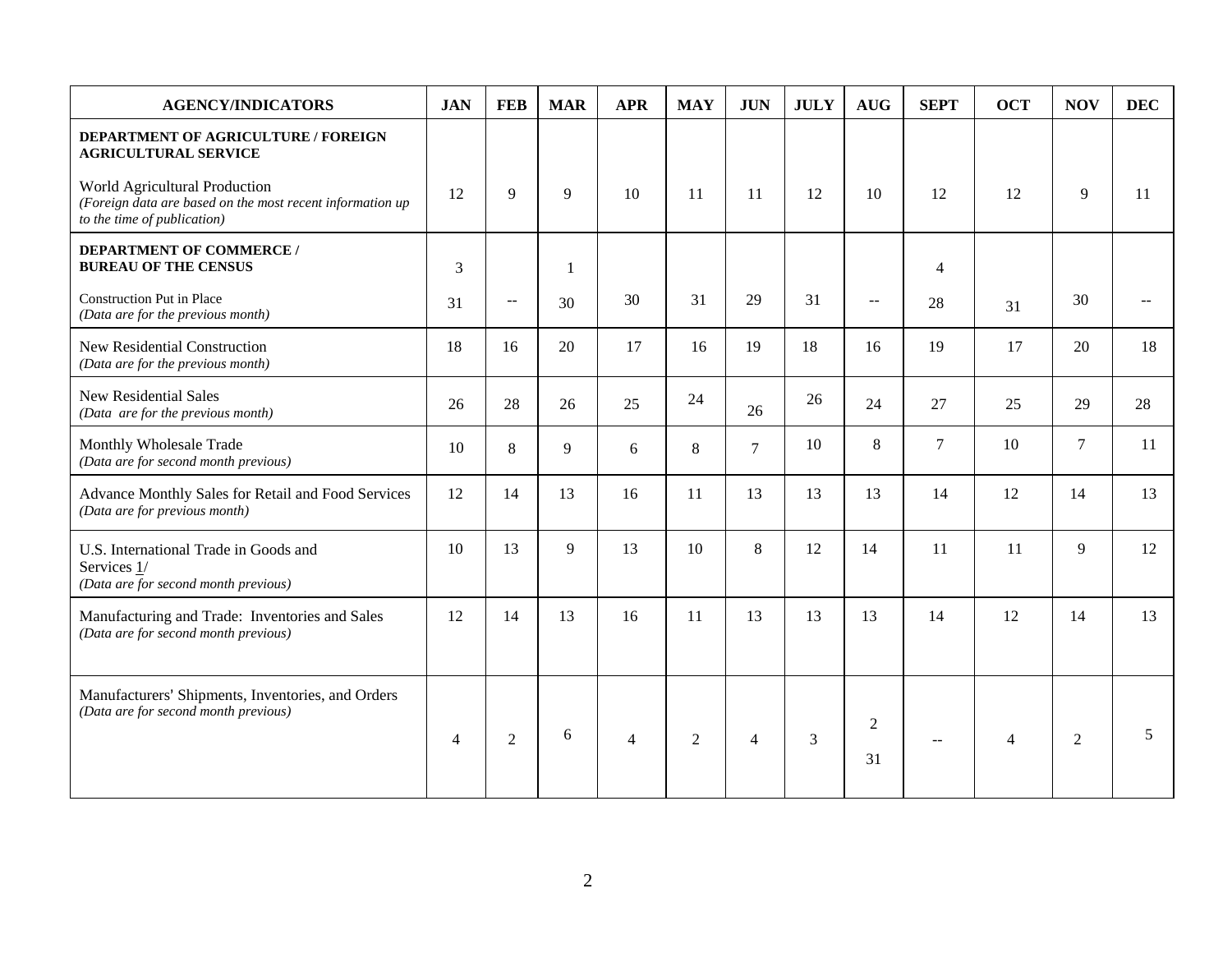| <b>AGENCY/INDICATORS</b>                                                                                                                                                                              | <b>JAN</b>  | <b>FEB</b>               | <b>MAR</b>  | <b>APR</b>                | <b>MAY</b>               | <b>JUN</b>               | <b>JULY</b>    | <b>AUG</b>     | <b>SEPT</b>    | <b>OCT</b>               | <b>NOV</b>               | <b>DEC</b>  |
|-------------------------------------------------------------------------------------------------------------------------------------------------------------------------------------------------------|-------------|--------------------------|-------------|---------------------------|--------------------------|--------------------------|----------------|----------------|----------------|--------------------------|--------------------------|-------------|
| <b>DEPARTMENT OF COMMERCE/</b><br><b>BUREAU OF THE CENSUS -- continued</b><br>Advance Report on Durable Goods --Manufacturers'<br>Shipments, Inventories, and Orders<br>(Data are for previous month) | 26          | 27                       | 28          | 25                        | 24                       | 27                       | 26             | 24             | 26             | 25                       | 28                       | 27          |
| Quarterly Financial Report -<br>Manufacturing, Mining, and Wholesale Trade<br>(Reference periods are shown)                                                                                           | $-$         |                          | $- -$       | 3<br>4Q'06                | --                       | 11<br>1Q'07              |                | $-$            | 10<br>2Q'07    | $-$                      | --                       | 10<br>3Q'07 |
| Quarterly Financial Report --<br>Retail Trade 2/<br>(Reference periods are shown)                                                                                                                     | 9<br>3Q'06  | $\overline{a}$           | $\sim$      | 3<br>4Q'06                | $\sim$                   | $\overline{\phantom{a}}$ | 11<br>1Q'07    | $\sim$         | $\overline{a}$ | 9<br>2Q'07               | $\sim$                   |             |
| <b>Housing Vacancies</b><br>(Reference periods are shown)                                                                                                                                             | 29<br>4Q'06 | $\overline{a}$           | $-1$        | 27<br>1Q'07               | $\sim$                   | $\mathbf{u}$             | 27<br>2Q'07    | $\overline{a}$ | $\overline{a}$ | 26<br>3Q'07              | $-$                      |             |
| <b>Quarterly Services</b><br>(References periods are shown)                                                                                                                                           | $-$         | $\overline{\phantom{m}}$ | 14<br>4Q'06 | $\mathbf{u}$              | $-$                      | 14<br>1Q'07              | $\mathbf{u}$   | $\sim$         | 12<br>2Q'07    | $- -$                    | $\overline{\phantom{a}}$ | 12<br>3Q'07 |
| <b>DEPARTMENT OF COMMERCE /</b><br><b>BUREAU OF ECONOMIC ANALYSIS</b><br>Personal Income and Outlays<br>(Data are generally for previous month)                                                       | $-$         | 1                        | 1<br>30     | 30                        | $\overline{\phantom{a}}$ | 1<br>29                  | 31             | 31             | 28             | $\overline{a}$           | -1<br>30                 | 21          |
| <b>Gross Domestic Product</b><br>(Advance, preliminary, and final estimates are issued for<br>each quarter)                                                                                           | 31<br>4Q'06 | 28<br>4Q'06              | 29<br>4Q'06 | 27<br>1Q'07               | 31<br>1Q'07              | 28<br>1Q'07              | 27<br>2Q'07    | 30<br>2Q'07    | 27<br>2Q'07    | 31<br>3Q'07              | 29<br>3Q'07              | 20<br>3Q'07 |
| Corporate Profits<br>(Reference periods are shown)                                                                                                                                                    | $-$         | $-$                      | 29<br>4Q'06 | $\mathbb{L}^{\mathbb{L}}$ | 31<br>1Q'07              | 28<br>1Q'07              | $\overline{a}$ | 30<br>2Q'07    | 27<br>2Q'07    | $\overline{\phantom{m}}$ | 29<br>3Q'07              | 20<br>3Q'07 |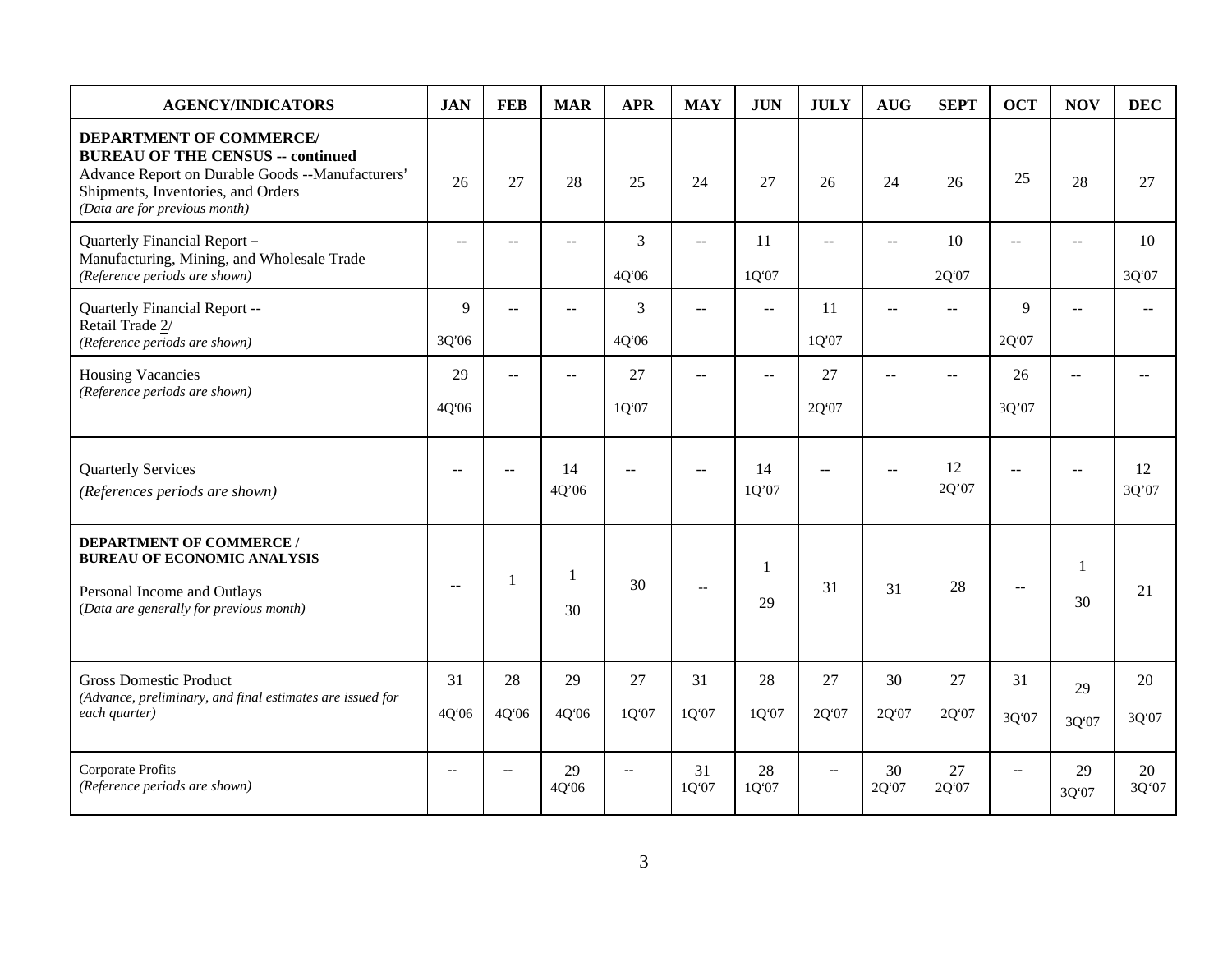| <b>AGENCY/INDICATORS</b>                                                                                                                                                          | <b>JAN</b>     | <b>FEB</b>     | <b>MAR</b>    | <b>APR</b>               | <b>MAY</b>     | <b>JUN</b>   | <b>JULY</b>    | $\mathbf{A}\mathbf{U}\mathbf{G}$ | <b>SEPT</b>      | <b>OCT</b>               | <b>NOV</b>                                    | <b>DEC</b>     |
|-----------------------------------------------------------------------------------------------------------------------------------------------------------------------------------|----------------|----------------|---------------|--------------------------|----------------|--------------|----------------|----------------------------------|------------------|--------------------------|-----------------------------------------------|----------------|
| <b>DEPARTMENT OF COMMERCE /</b><br><b>BUREAU OF ECONOMIC ANALYSIS -</b><br>continued<br>U.S. International Trade in Goods and Services 1/<br>(Data are for second month previous) | 10             | 13             | 9             | 13                       | 10             | $\,8\,$      | 12             | 14                               | 11               | 11                       | 9                                             | 12             |
| <b>U.S. International Transactions</b><br>(Data are for previous quarter)                                                                                                         | $\sim$ $\sim$  | $\sim$ $\sim$  | 14            | $-$                      | $\sim$         | 15           | $\mathbf{u}$   | $-$                              | 14               | $- -$                    | $\mathord{\hspace{1pt}\text{--}\hspace{1pt}}$ | 17             |
| DEPARTMENT OF LABOR / BUREAU OF<br><b>LABOR STATISTICS</b><br>The Employment Situation<br>(Data are for previous month)                                                           | 5              | $\overline{2}$ | 9             | 6                        | $\overline{4}$ | $\mathbf{1}$ | 6              | 3                                | $\boldsymbol{7}$ | 5                        | $\overline{2}$                                | $\overline{7}$ |
| Producer Price Indexes<br>(Data are for previous month)                                                                                                                           | 17             | 16             | 15            | 13                       | 11             | 14           | 17             | 14                               | 18               | 12                       | 14                                            | 13             |
| <b>Consumer Price Index</b><br>(Data are for previous month)                                                                                                                      | 18             | 21             | 16            | 17                       | 15             | 15           | 18             | 15                               | 19               | 17                       | 15                                            | 14             |
| <b>Real Earnings</b><br>(Data are for previous month)                                                                                                                             | 18             | 21             | 16            | 17                       | 15             | 15           | 18             | 15                               | 19               | 17                       | 15                                            | 14             |
| Productivity and Costs<br>(Preliminary and revised estimates are issued<br>for each quarter)                                                                                      | $\overline{a}$ | $\overline{7}$ | 6             | $\overline{\phantom{a}}$ | 3              | 6            | $\overline{a}$ | $\overline{7}$                   | 6                | $\overline{\phantom{a}}$ | $\overline{7}$                                | 5              |
| <b>Employment Cost Index</b><br>(Data are for previous month)                                                                                                                     | 31             | $\overline{a}$ | $\sim$ $\sim$ | 27                       | $\sim$         | --           | 31             | $\overline{a}$                   | $\sim$           | 31                       | $\sim$                                        |                |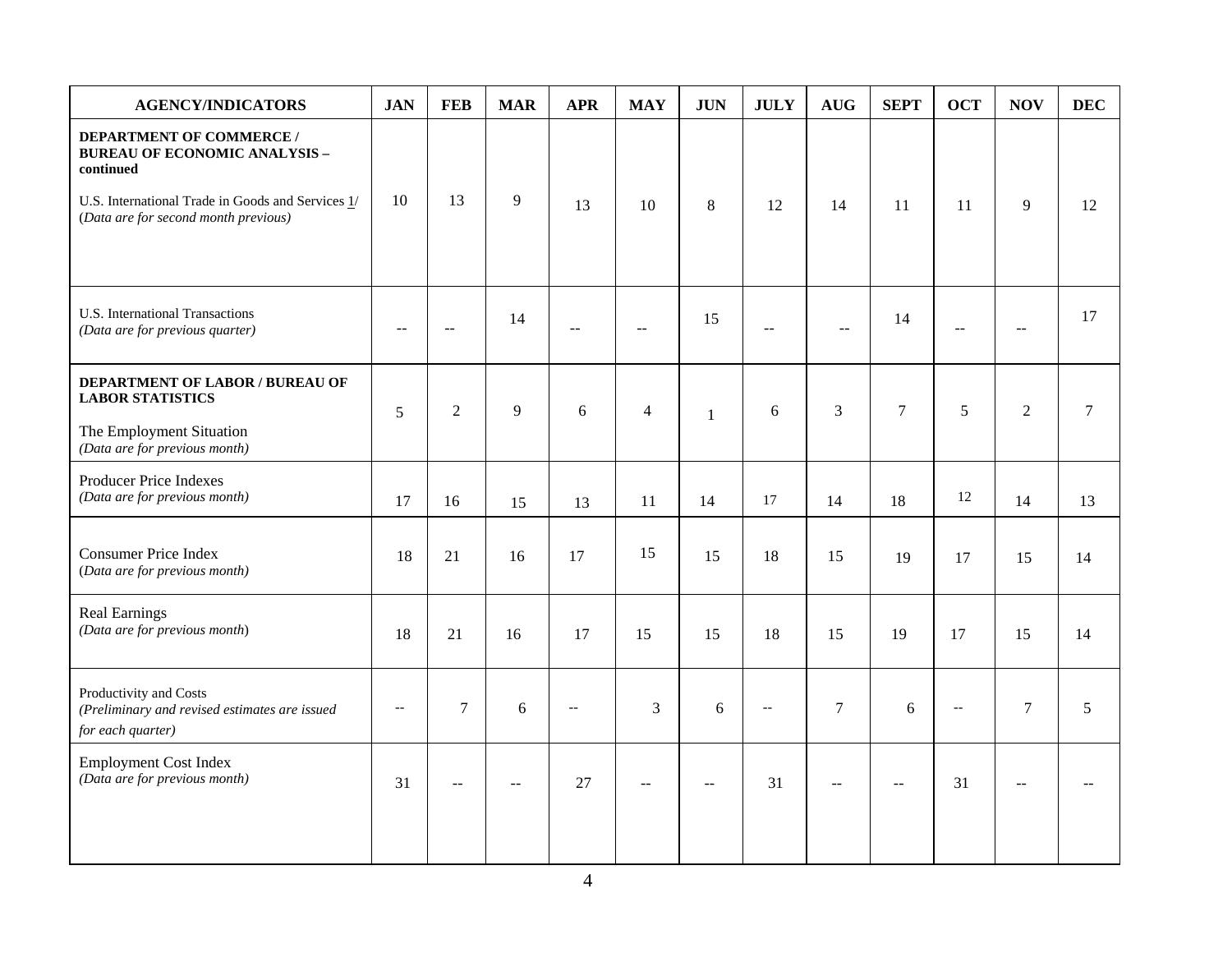| <b>AGENCY/INDICATORS</b>                                                                                                                                                                                    | <b>JAN</b>                       | <b>FEB</b>                    | <b>MAR</b>                | <b>APR</b>          | <b>MAY</b>                | <b>JUN</b>                       | <b>JULY</b>                      | <b>AUG</b>                          | <b>SEPT</b>         | <b>OCT</b>          | <b>NOV</b>               | <b>DEC</b>          |
|-------------------------------------------------------------------------------------------------------------------------------------------------------------------------------------------------------------|----------------------------------|-------------------------------|---------------------------|---------------------|---------------------------|----------------------------------|----------------------------------|-------------------------------------|---------------------|---------------------|--------------------------|---------------------|
| DEPARTMENT OF LABOR/BUREAU OF<br><b>LABOR STATISTICS -- continued</b><br>U.S. Import and Export Price Indexes<br>(Data are for previous month)                                                              | 12                               | 15                            | 14                        | 12                  | 10                        | 13                               | 13                               | 10                                  | 14                  | 11                  | 9                        | 12                  |
| FEDERAL RESERVE BOARD<br><b>Money Stock Measures</b><br>(Data are issued every Thursday for the week ended<br>Monday of previous week) 3/                                                                   | $\overline{4}$<br>11<br>18<br>25 | $\mathbf{1}$<br>8<br>15<br>22 | 1<br>8<br>15<br>22<br>29  | 5<br>12<br>19<br>26 | 3<br>10<br>17<br>24<br>31 | $\overline{7}$<br>14<br>21<br>28 | 5<br>12<br>19<br>26              | 2<br>$\mathbf{Q}$<br>16<br>23<br>30 | 6<br>13<br>20<br>27 | 4<br>11<br>18<br>25 | 1<br>8<br>15<br>23<br>29 | 6<br>13<br>20<br>27 |
| Factors Affecting Reserve Balances of<br>Depository Institutions and Condition Statement<br>of Federal Reserve Banks<br>(Data are issued every Thursday for the week ended<br>Wednesday, the day before) 3/ | $\overline{4}$<br>11<br>18<br>25 | 1<br>8<br>15<br>22            | -1<br>8<br>15<br>22<br>29 | 5<br>12<br>19<br>26 | 3<br>10<br>17<br>24<br>31 | $\tau$<br>14<br>21<br>28         | $\mathfrak{S}$<br>12<br>19<br>26 | 2<br>9<br>16<br>23<br>30            | 6<br>13<br>20<br>27 | 4<br>11<br>18<br>25 | 1<br>8<br>15<br>23<br>29 | 6<br>13<br>20<br>27 |
| Industrial Production and Capacity Utilization<br>(Data are issued mid-month for previous month)                                                                                                            | 17                               | 15                            | 16                        | 17                  | 16                        | 15                               | 17                               | 15                                  | 14                  | 16                  | 16                       | 14                  |
| <b>Consumer Installment Credit</b><br>(Data are issued about the fifth working day of the<br>month for second month previous)                                                                               | 8                                | $\tau$                        | $\overline{7}$            | 6                   | $\overline{7}$            | $\overline{7}$                   | 9                                | $\overline{7}$                      | 10                  | 5                   | $\overline{7}$           | $\overline{7}$      |
| <b>DEPARTMENT OF THE TREASURY /</b><br>FINANCIAL MANAGEMENT SERVICE<br>Treasury Statement (The Monthly "Budget")<br>(Data are for the previous month)                                                       | 11                               | 12                            | 12                        | 11                  | 10                        | 12                               | 12                               | 10                                  | 13                  | 4/                  | 13                       | 12                  |